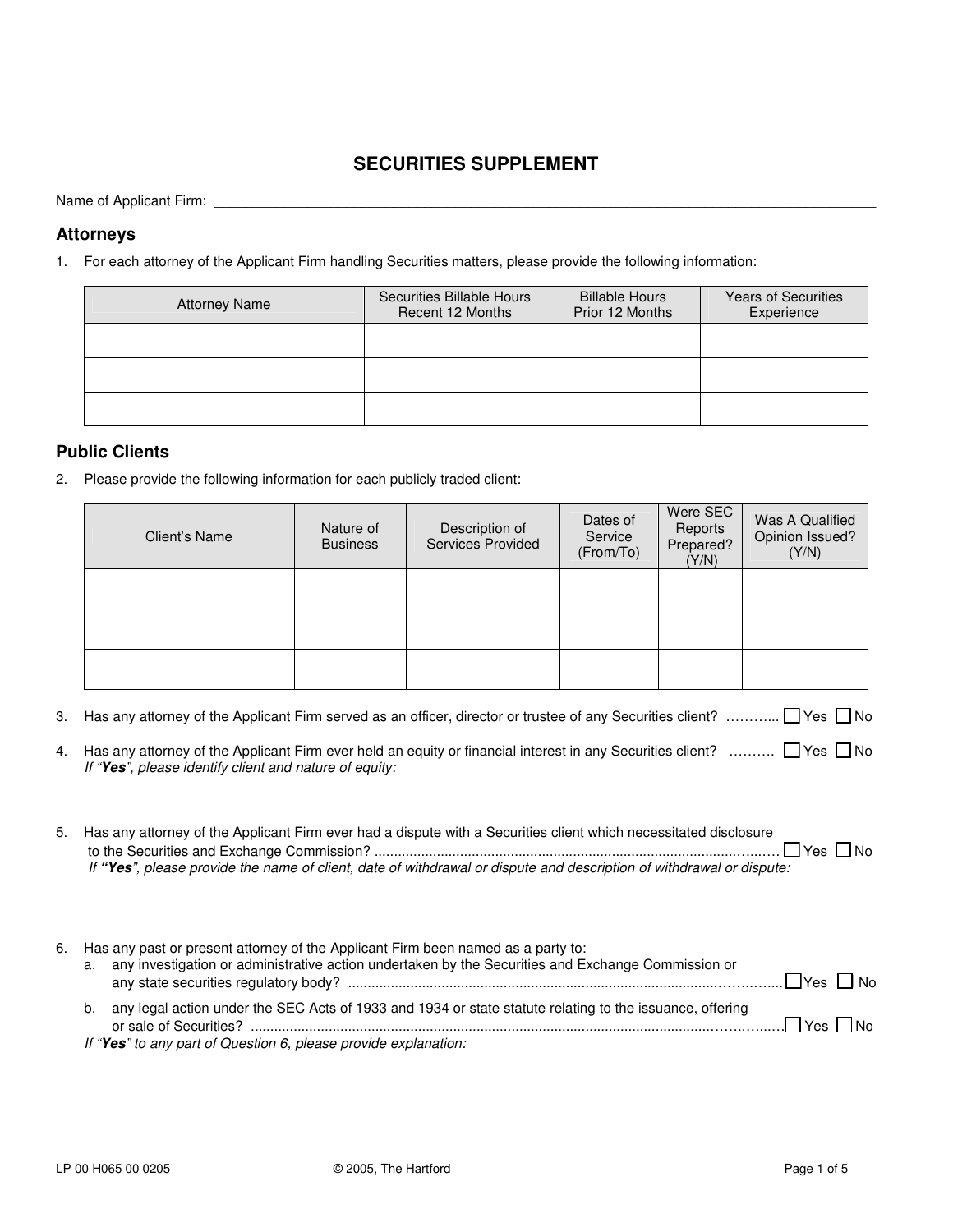## **Internal Procedures**

| 7. | a.             | Client Identification and Evaluation:<br>Does the Applicant Firm have a procedure for new client identification intended to assure that there will<br>$\Box$ Yes $\Box$ No                                                                                                                                                                                                                                                                                                                                                                                                                                                                                                                     |
|----|----------------|------------------------------------------------------------------------------------------------------------------------------------------------------------------------------------------------------------------------------------------------------------------------------------------------------------------------------------------------------------------------------------------------------------------------------------------------------------------------------------------------------------------------------------------------------------------------------------------------------------------------------------------------------------------------------------------------|
|    | b.             | Does the Applicant Firm evaluate a new client seeking Securities advice relevant to a proposed transaction<br>or offering to determine such things as the client's reputation, the nature of its business, financial strength,<br>$\Box$ Yes $\Box$ No<br>management expertise, and history of changing Securities accountants and lawyers?                                                                                                                                                                                                                                                                                                                                                    |
|    | c.             | Does the Applicant Firm use an engagement letter with each client that retains the Firm in connection with<br>If "No" to any part of Question 7, please provide explanation:                                                                                                                                                                                                                                                                                                                                                                                                                                                                                                                   |
| 8. | а.<br>b.<br>c. | Disclosure and Opinion Requirements:<br>Does the Applicant Firm require an experienced Securities lawyer to interview the client's directors,<br>$\Box$ Yes $\Box$ No<br>executive officers and principals in connection with disclosure documents preparation and review?<br>Does the Applicant Firm require the preservation of written records of the factual source and verification<br>made by the Applicant Firm's lawyers in connection with disclosure documents and preservation of<br>$\Box$ Yes $\Box$ No<br>Does the Applicant Firm prohibit your lawyers and staff from participating in the Securities selling<br>If "No" to any part of Question 8, please provide explanation: |
| 9. |                | <b>Potential Conflicts:</b>                                                                                                                                                                                                                                                                                                                                                                                                                                                                                                                                                                                                                                                                    |
|    | a.             | Does, or has, the Applicant Firm always prohibit(ed) a Securities Lawyer with an investment in a client                                                                                                                                                                                                                                                                                                                                                                                                                                                                                                                                                                                        |
|    | b.             | Does, or has, the Applicant Firm always prohibit(ed) a Securities Lawyer from trading and investing in<br>$\Box$ Yes $\Box$ No                                                                                                                                                                                                                                                                                                                                                                                                                                                                                                                                                                 |
|    | c.             | Does, or has, the Applicant Firm always prohibit(ed) a non-Securities Lawyer from trading and<br>$\Box$ Yes $\Box$ No                                                                                                                                                                                                                                                                                                                                                                                                                                                                                                                                                                          |
|    | d.             | Does the Applicant Firm require a Securities lawyer to disclose all Securities investments in clients<br>$\Box$ Yes $\Box$ No                                                                                                                                                                                                                                                                                                                                                                                                                                                                                                                                                                  |
|    | е.             | Does the Applicant Firm have a procedure intended to prevent the improper use of material inside                                                                                                                                                                                                                                                                                                                                                                                                                                                                                                                                                                                               |
|    | f.             | Does, or has, the Applicant Firm always prohibit(ed) a lawyer who is a director, officer or general                                                                                                                                                                                                                                                                                                                                                                                                                                                                                                                                                                                            |
|    |                | $\Box$ Yes $\Box$ No                                                                                                                                                                                                                                                                                                                                                                                                                                                                                                                                                                                                                                                                           |
|    | g.             | Does, or has, the Applicant Firm always prohibit(ed) any arrangement where a Securities client pays<br>$\Box$ Yes $\Box$ No                                                                                                                                                                                                                                                                                                                                                                                                                                                                                                                                                                    |
|    |                | If "No" to any part of Question 9, please provide explanation:                                                                                                                                                                                                                                                                                                                                                                                                                                                                                                                                                                                                                                 |

# **Securities**

10. Please provide the following information for each filing. Include filings that were withdrawn, offerings which were unsuccessful, and filings made pursuant to an exemption from registration, and filings anticipated within the next 90 days. Also, provide this information on affiliated reports, statements, or similar offering documents.

| Date<br>Offering<br>Began | Name<br>of Issuer              | Type<br>(1) | <b>Nature</b><br>of Client's<br><b>Business</b> | Size of<br>Offering | Description<br>of Security | Registered<br>or Exempt<br>Offering? | Did<br>Applicant<br>Firm render<br>an Opinion?<br>(Y/N) | Applicant<br>Lawyer For?<br>(2) |
|---------------------------|--------------------------------|-------------|-------------------------------------------------|---------------------|----------------------------|--------------------------------------|---------------------------------------------------------|---------------------------------|
|                           |                                |             |                                                 | \$                  |                            |                                      |                                                         |                                 |
|                           |                                |             |                                                 | \$                  |                            |                                      |                                                         |                                 |
|                           |                                |             |                                                 | \$                  |                            |                                      |                                                         |                                 |
|                           | (1) Indicate:<br>(2) Indicate: |             |                                                 |                     |                            |                                      |                                                         |                                 |

Private Placement = PR Syndication = SY Issuer = I Purchaser = P<br>
Public Initial Placement = PUI Municipal Financing = M Underwriter = U Auditor = A Public Initial Placement = PUI Municipal Financing = M Underwriter = U Auditor = A<br>
Public Secondary Placement = PUS Limited Partnership = LTP Lender = L Other = O (Specify) Public Secondary Placement = PUS Bond (Private) =  $B$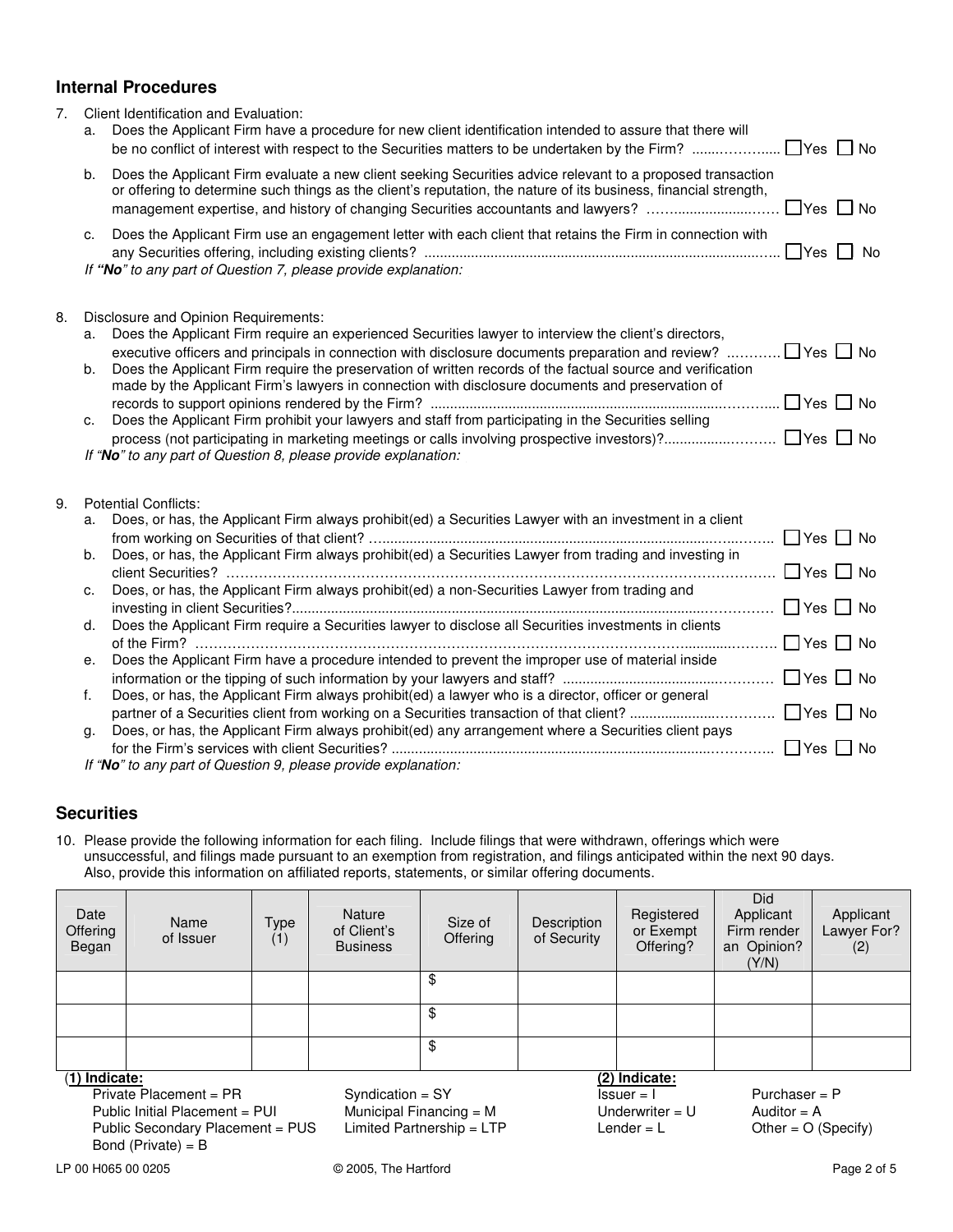|                    | 11. Exempted Securities: Within the past five (5) years, has the Applicant Firm provided legal services in connection with<br>the offer and sale of Securities in any transaction involving a Security that was intended to be an exempted |                      |
|--------------------|--------------------------------------------------------------------------------------------------------------------------------------------------------------------------------------------------------------------------------------------|----------------------|
|                    | 12. Tender Offers and Exchange Offers:                                                                                                                                                                                                     |                      |
| a.<br>b.           | Has the Applicant Firm provided legal services in connection with any tender offer or exchange offer? $\Box$ Yes $\Box$ No<br>Has the Applicant Firm advised any client with respect to a tender offer made or proposed to be made         |                      |
|                    |                                                                                                                                                                                                                                            |                      |
|                    | 13. Proxy Contests:                                                                                                                                                                                                                        |                      |
| а.                 | Has the Applicant Firm provided legal services in connection with any proxy contest involving a                                                                                                                                            | $\Box$ Yes $\Box$ No |
| b.                 | Was the Applicant Firm's client, in connection with any such contest, a person or entity opposing director                                                                                                                                 | $\Box$ Yes $\Box$ No |
| <b>D</b> - - - - - |                                                                                                                                                                                                                                            |                      |

### **Bonds**

|  | 14. Within the past five (5) years, has the Applicant Firm provided legal services in connection with the offer and sale |  |
|--|--------------------------------------------------------------------------------------------------------------------------|--|
|  | of Securities in any transaction involving a Security that was intended to be exempt under one or more of the            |  |
|  | following provisions of Section 3(a) of the 1933 Act:                                                                    |  |
|  |                                                                                                                          |  |
|  | b. Section 3(a)(2) as it relates to any Security issued by the U.S. or any State or political subdivision or             |  |
|  |                                                                                                                          |  |
|  |                                                                                                                          |  |

# *Please complete the schedule below for Securities addressed in Question 14a or 14c:*

| Name of Institution | Location | Nature of Legal<br>Services Provided | Dates of Service<br>(From/To) |
|---------------------|----------|--------------------------------------|-------------------------------|
|                     |          |                                      |                               |
|                     |          |                                      |                               |
|                     |          |                                      |                               |

15. Has the Applicant Firm provided legal services in connection with the offer and sale of private placement bonds?  $\Box$  Yes  $\Box$  No

| 16. Is due diligence documentation retained for services in connection with all private placement bonds with |
|--------------------------------------------------------------------------------------------------------------|
| an aggregate price of \$100,000 or more? …………………………………………………………………………………………… □ Yes □ No                      |

17. Within the past five (5) years, what is the number of bond issues for which the Applicant Firm has provided legal services? \_\_\_\_\_\_\_\_\_

| Indicate the number of bonds issued (by type): | General Obligation:<br>Revenue: |  |
|------------------------------------------------|---------------------------------|--|
|                                                | Other (provide detail):         |  |

b. Indicate the entity for which the Applicant Firm was employed in the above bond issues:

| Bond Counsel:<br>Issuer:                |  |
|-----------------------------------------|--|
| Underwriter:<br>Other (provide detail): |  |

c. How many of the above indicated bond issues are currently in default \_\_\_\_\_\_ or have experienced a default proceeding \_\_\_\_\_\_?

#### **SIGNING THIS FORM DOES NOT BIND THE APPLICANT FIRM OR THE COMPANY TO COMPLETE THE INSURANCE.**

| OFFICER<br>SIGNATURE C<br>OWNER<br><b>PARTNER OR O</b><br>OF. | -- | Aר |
|---------------------------------------------------------------|----|----|
|                                                               |    |    |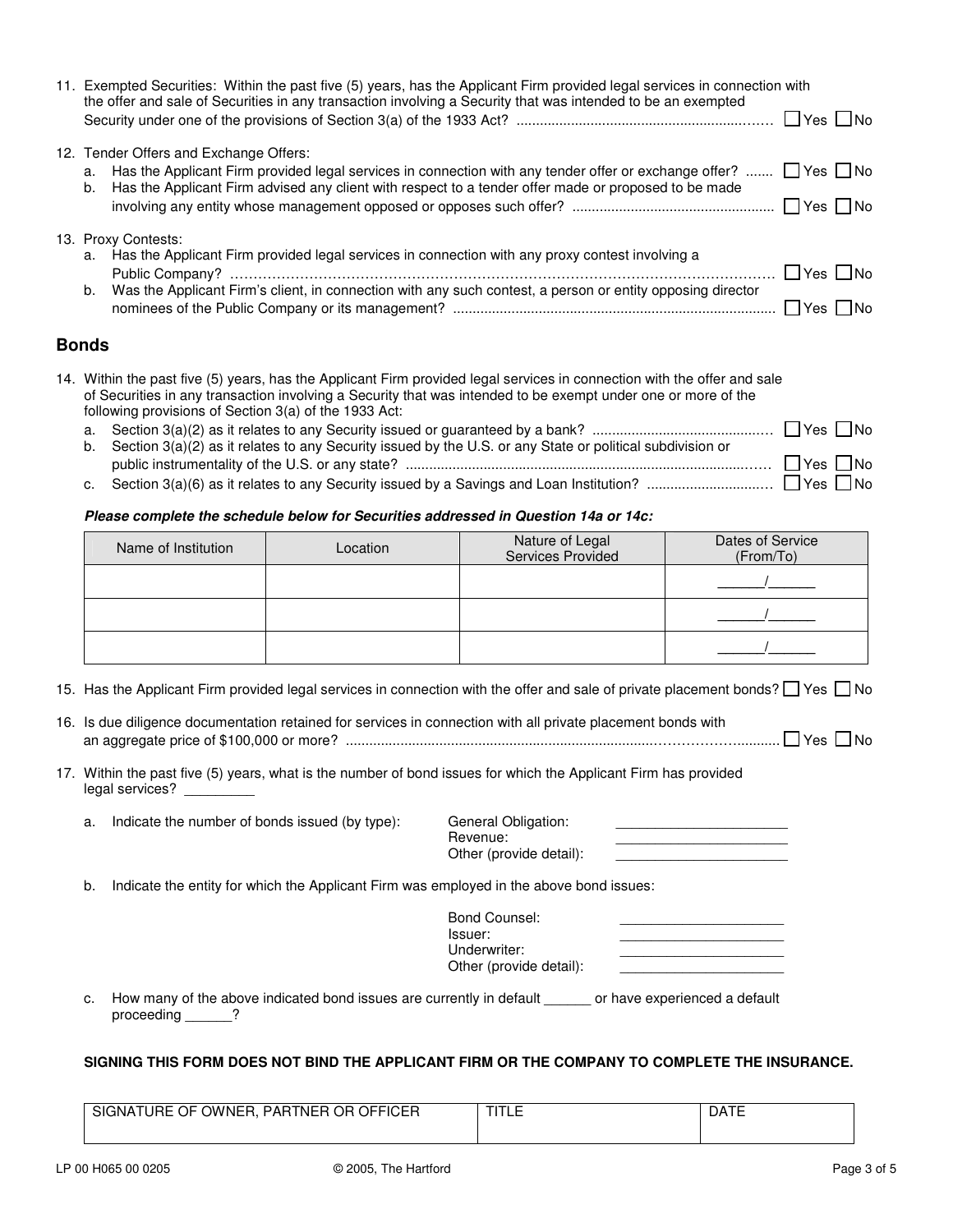**California Notice:** The Hartford may charge a fee if this bond or policy is cancelled before the end of its term. The fee can range between 5% to 100% of the pro rata unearned premium. Please refer to the terms and conditions stated in the policy or bond. This notice does not apply to cancellations initiated by The Hartford.

#### **FRAUD WARNING STATEMENTS**

**ALABAMA APPLICANTS: ANY PERSON WHO KNOWINGLY PRESENTS A FALSE OR FRAUDULENT CLAIM FOR PAYMENT OF A LOSS OR BENEFIT OR WHO KNOWINGLY PRESENTS FALSE INFORMATION IN AN APPLICATION FOR INSURANCE IS GUILTY OF A CRIME AND MAY BE SUBJECT TO RESTITUTION FINES OR CONFINEMENT IN PRISON, OR ANY COMBINATION THEREOF.**

**ARKANSAS APPLICANTS: ANY PERSON WHO KNOWINGLY PRESENTS A FALSE OR FRAUDULENT CLAIM FOR PAYMENT OF A LOSS OR BENEFIT OR KNOWINGLY PRESENTS FALSE INFORMATION IN AN APPLICATION FOR INSURANCE IS GUILTY OF A CRIME AND MAY BE SUBJECT TO FINES AND CONFINEMENT IN PRISON.** 

**COLORADO APPLICANTS: IT IS UNLAWFUL TO KNOWINGLY PROVIDE FALSE, INCOMPLETE, OR MISLEADING FACTS OR INFORMATION TO AN INSURANCE COMPANY FOR THE PURPOSE OF DEFRAUDING OR ATTEMPTING TO DEFRAUD THE COMPANY. PENALTIES MAY INCLUDE IMPRISONMENT, FINES, DENIAL OF INSURANCE, AND CIVIL DAMAGES. ANY INSURANCE COMPANY OR AGENT OF AN INSURANCE COMPANY WHO KNOWINGLY PROVIDES FALSE, INCOMPLETE, OR MISLEADING FACTS OR INFORMATION TO A POLICY HOLDER OR CLAIMANT FOR THE PURPOSE OF DEFRAUDING OR ATTEMPTING TO DEFRAUD THE POLICY HOLDER OR CLAIMANT WITH REGARD TO A SETTLEMENT OR AWARD PAYABLE FROM INSURANCE PROCEEDS SHALL BE REPORTED TO THE COLORADO DIVISION OF INSURANCE WITHIN THE DEPARTMENT OF REGULATORY AGENCIES.** 

**DISTRICT OF COLUMBIA APPLICANTS: IT IS A CRIME TO PROVIDE FALSE OR MISLEADING INFORMATION TO AN INSURER FOR THE PURPOSE OF DEFRAUDING THE INSURER OR ANY OTHER PERSON. PENALTIES INCLUDE IMPRISONMENT AND/OR FINES. IN ADDITION, AN INSURER MAY DENY INSURANCE BENEFITS IF FALSE INFORMATION MATERIALLY RELATED TO A CLAIM WAS PROVIDED BY THE APPLICANT."** 

**FLORIDA APPLICANTS: ANY PERSON WHO KNOWINGLY AND WITH INTENT TO INJURE, DEFRAUD OR DECEIVE ANY INSURER FILES A STATEMENT OF CLAIM OR AN APPLICATION CONTAINING ANY FALSE, INCOMPLETE, OR MISLEADING INFORMATION IS GUILTY OF A FELONY OF THE THIRD DEGREE.** 

**HAWAII APPLICANTS: FOR YOUR PROTECTION, HAWAII LAW REQUIRES YOU TO BE INFORMED THAT PRESENTING A FRAUDULENT CLAIM FOR PAYMENT OF A LOSS OR BENEFIT IS A CRIME PUNISHABLE BY FINES OR IMPRISONMENT, OR BOTH.** 

**KANSAS APPLICANTS: A " FRAUDULENT INSURANCE ACT " MEANS AN ACT COMMITTED BY ANY PERSON WHO, KNOWINGLY AND WITH INTENT TO DEFRAUD, PRESENTS, CAUSES TO BE PRESENTED OR PREPARES WITH KNOWLEDGE OR BELIEF THAT IT WILL BE PRESENTED TO OR BY AN INSURER, PURPORTED INSURER, BROKER OR ANY AGENT THEREOF, ANY WRITTEN STATEMENT AS PART OF, OR IN SUPPORT OF, AN APPLICATION FOR THE ISSUANCE OF, OR THE RATING OF AN INSURANCE POLICY FOR PERSONAL OR COMMERCIAL INSURANCE, OR A CLAIM FOR PAYMENT OR OTHER BENEFIT PURSUANT TO AN INSURANCE POLICY FOR COMMERCIAL OR PERSONAL INSURANCE WHICH SUCH PERSON KNOWS TO CONTAIN MATERIALLY**  FALSE INFORMATION CONCERNING ANY FACT MATERIAL THERETO; OR CONCEALS, FOR THE PURPOSE OF MISLEADING, **INFORMATION CONCERNING ANY FACT MATERIAL THERETO.** 

**KENTUCKY APPLICANTS: ANY PERSON WHO KNOWINGLY AND WITH INTENT TO DEFRAUD ANY INSURANCE COMPANY OR OTHER PERSON FILES AN APPLICATION FOR INSURANCE CONTAINING ANY MATERIALLY FALSE INFORMATION OR CONCEALS FOR THE PURPOSE OF MISLEADING, INFORMATION CONCERNING ANY FACT MATERIAL THERETO COMMITS A FRAUDULENT INSURANCE ACT, WHICH IS A CRIME.** 

**LOUISIANA APPLICANTS: ANY PERSON WHO KNOWINGLY PRESENTS A FALSE OR FRAUDULENT CLAIM FOR PAYMENT OF A LOSS OR BENEFIT OR KNOWINGLY PRESENTS FALSE INFORMATION IN AN APPLICATION FOR INSURANCE IS GUILTY OF A CRIME AND MAY BE SUBJECT TO FINES AND CONFINEMENT IN PRISON.** 

**MAINE APPLICANTS: IT IS A CRIME TO KNOWINGLY PROVIDE FALSE, INCOMPLETE OR MISLEADING INFORMATION TO AN INSURANCE COMPANY FOR THE PURPOSE OF DEFRAUDING THE COMPANY. PENALTIES MAY INCLUDE IMPRISONMENT, FINES OR A DENIAL OF INSURANCE BENEFITS.** 

**MARYLAND APPLICANTS: ANY PERSON WHO KNOWINGLY OR WILLFULLY PRESENTS A FALSE OR FRAUDULENT CLAIM FOR PAYMENT OF A LOSS OR BENEFIT OR WHO KNOWINGLY OR WILLFULLY PRESENTS FALSE INFORMATION IN AN APPLICATION FOR INSURANCE IS GUILTY OF A CRIME AND MAY BE SUBJECT TO FINES AND CONFINEMENT IN PRISON.** 

**NEW JERSEY APPLICANTS: ANY PERSON WHO INCLUDES ANY FALSE OR MISLEADING INFORMATION ON AN APPLICATION FOR AN INSURANCE POLICY IS SUBJECT TO CRIMINAL AND CIVIL PENALTIES.**